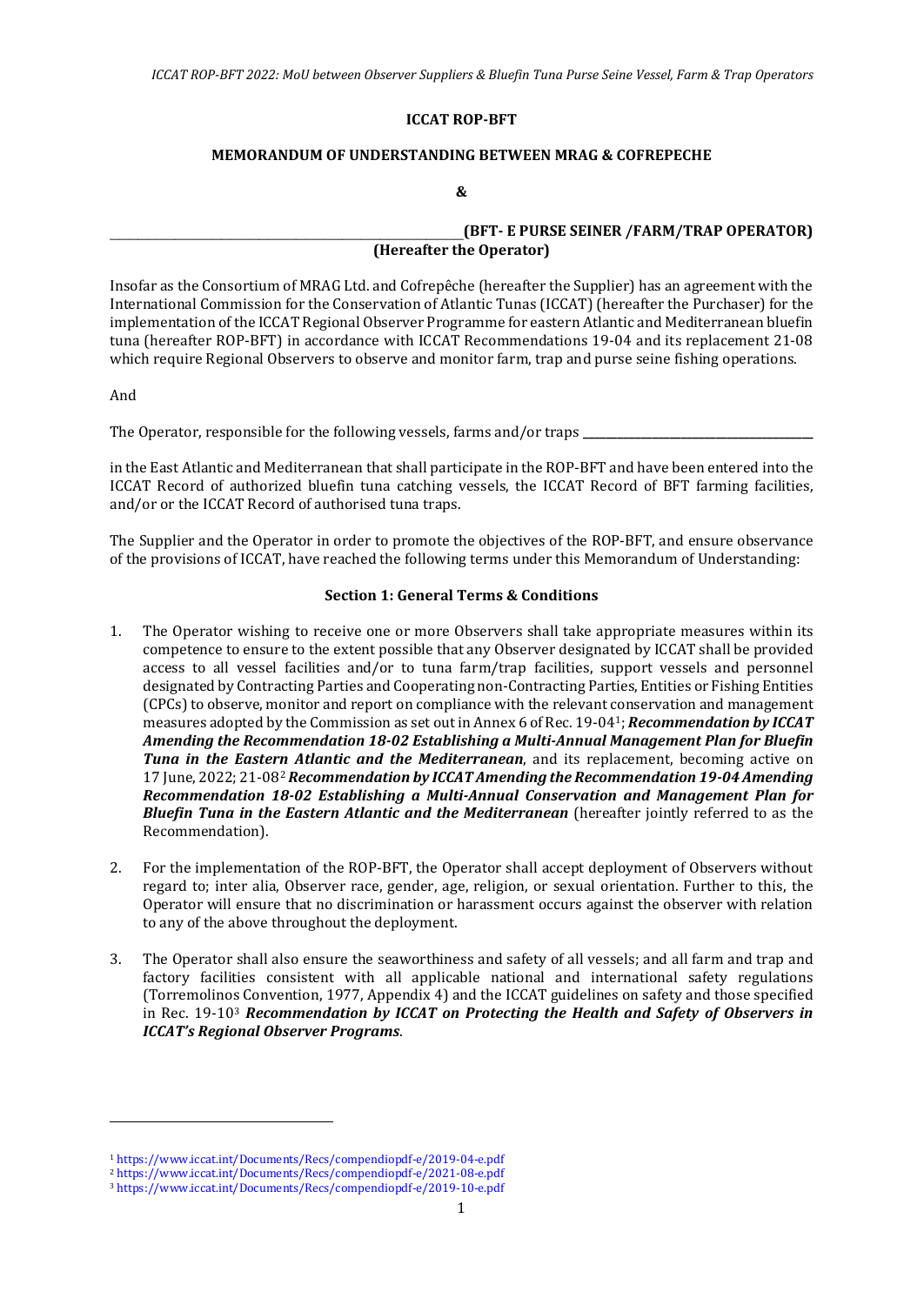#### **Section 2: Suppliers Conditions for Providing ICCAT Observers for Deployment**

- 4. The Supplier shall provide an ICCAT Observer in response to a request received from the ICCAT Secretariat in accordance with procedures agreed with the Purchaser.
- 5. The minimum duration of a single Observer deployment on a farm or trap shall be 5 days.
- 6. The maximum duration of a single Observer deployment on a farm and/or trap shall not exceed 91 days, (irrespective of the number of deployment extension requests) without prior written agreement between the Supplier, the Operator and the Purchaser.
- 7. The Operator shall take such steps as are necessary, including but not limited to the instruction of its personnel on the vessel, farm and/or trap (including support vessels), to assist in the prompt, efficient and safe deployment to and recovery from vessels, farms and/or traps of the ICCAT Observer and ensure safe working conditions whilst the ICCAT Observer is working on the vessel, farm and/or trap and factory facilities.
- 8. Further to this, the vessel, farm or trap operator shall include ensuring as far as possible that crew, farm and trap personnel have not been exposed to or in contact with persons infected with COVID-19 within 14 days of the start of their employment. In addition, they shall not have shown any of the symptoms associated with COVID-19 within 14 days of the start of their deployment. To this end, the Operator shall regularly monitor its personnel and observer for signs of COVID-19, and mitigate this risk using best practice guidelines in line with the respective flag and/or coastal State as and when applicable.
- 9. The Supplier will require that observers complete a self-declaration (refer to **Appendix 5**) prior to mobilisation, which can be made available to the Operator on request.
- 10. The Supplier shall have a designated contact point for deployed Observers to use in cases of emergency.
- 11. To this end, the Supplier shall have an established procedure for contacting and being contacted by the Observer and the vessel, and, if necessary, for contacting the competent authority of the flag CPC or non-CPC. This procedure must provide for regularly scheduled contact with Observers to confirm their health, safety, and welfare status and clearly describe the steps that must be taken in the event of various emergencies, including situations where an Observer dies, is missing or presumed fallen overboard, suffers from a serious illness or injury that puts his or her health or safety at risk, has been assaulted, intimidated, threatened, discriminated against or harassed while on board a vessel, or if the Observer requests to be removed from the vessel prior to the conclusion of the trip.
- 12. The Supplier may need to recover an Observer from a vessel, farm and/or trap at any time during the deployment period. Replacement of an Observer prior to the completion of an agreed deployment may become necessary, for example in the following circumstances (this list is provided for guidance only and is not exhaustive):
	- i. If the deployment period exceeds 91 days;
	- ii. The Observer is injured or becomes ill to the extent they are prevented from performing their duties effectively. This includes a positive diagnosis of COVID-19;
	- iii. The Observer is involved in an incident which requires urgent medical attention unavailable locally;
	- iv. As a result of an unforeseen family emergency involving the Observer (e.g. death or serious illness of a member of the Observer's immediate family: parents, siblings or children);
	- v. If, during a deployment, the Supplier, Observer or flag CPC farm State or trap State determine that a serious risk to the health, safety, or welfare of the Observer exists (including but not limited to allegations of assault, intimidation, threatening conduct, discrimination or harassment, the Observer shall be removed from the vessel / facility unless and until the risk is addressed. This shall include any identified, potential, or risk of exposure to COVID-19, when in such a case, measures shall be taken in line with, but not necessarily limited to those outlined in Appendix 6;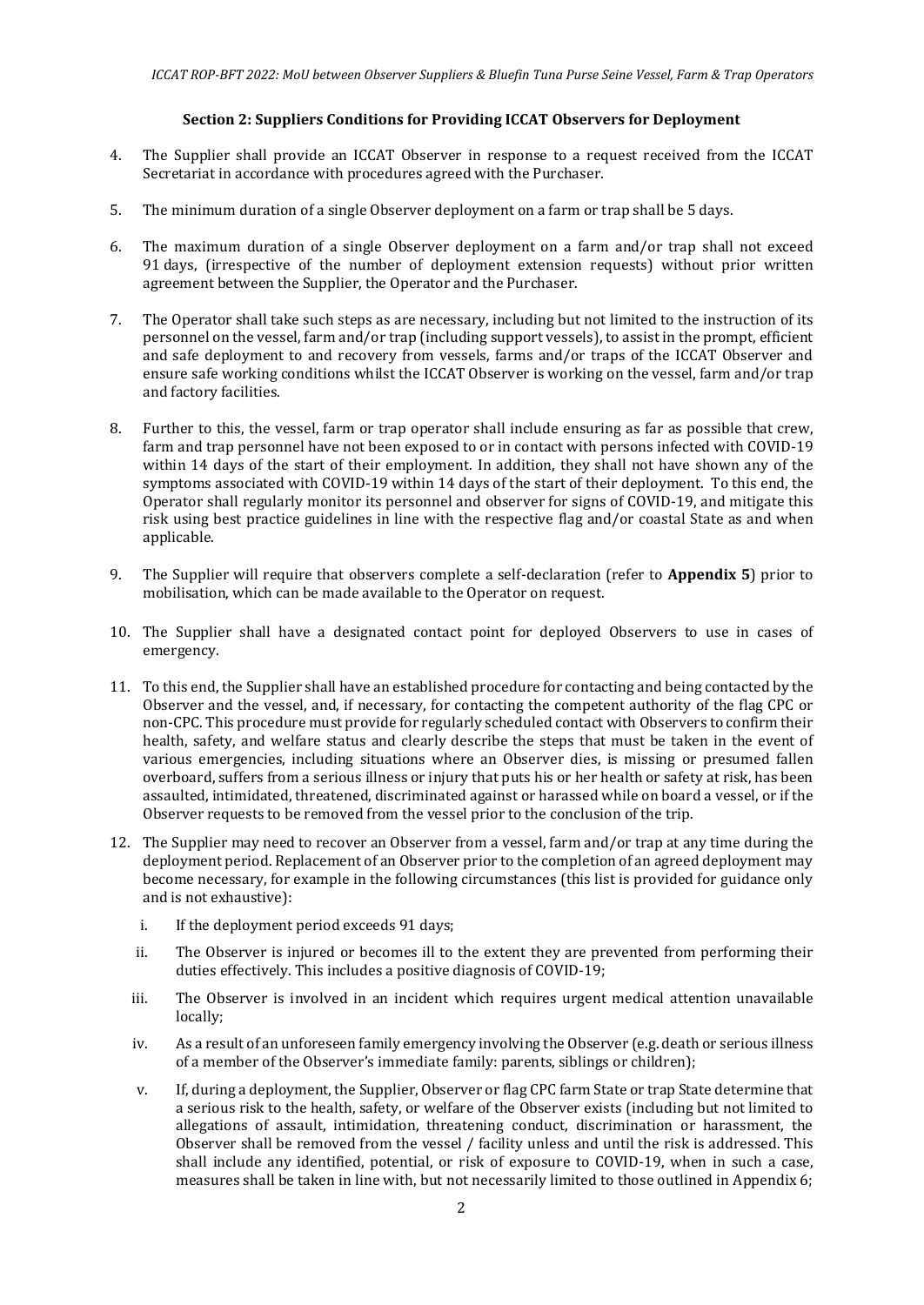and

- vi. If the provisions of Section 3 are violated.
- 13. In such circumstances the Operator shall instruct its personnel to take such steps as necessary for the prompt, efficient and safe recovery of the Observer including cooperation with the Supplier, and, where necessary, the immediate and direct transit of the vessel to the nearest port with appropriate medical facilities and/or transport links as agreed with the Supplier. The Supplier shall provide a replacement ICCAT Observer in order to allow vessel, farm and/or trap operations requiring the presence of an ICCAT Observer to proceed. In the case of a positive COVID-19 declaration, including of the observer, the farm, trap or vessel shall ensure that the procedures outlined in Appendix 6 are satisfactorily met as a minimum, before a replacement observer is provided.
- 14. The Supplier shall not be responsible for any loss of business or other costs to the Operator arising from the early recovery and/or non-availability of the Observer to perform his or her duties under the ROP-BFT for any of the reasons outlined in Paragraph 12. It is the Operator's responsibility to carry adequate and appropriate insurance to cover such potential losses and loss of days resulting from any early recovery and/or delays.
- 15. In the event that the Operator breaches the guidelines of the ROP-BFT as laid out in the *Obligations of the Flag CPCs of Purse Seine Vessels; and Farm and Trap States*; (article 11 of Annex 6 of the Recommendation), the Supplier shall require the immediate recovery of the ICCAT Observer. In such circumstances the Operator shall instruct its personnel to take such steps as necessary for the prompt, efficient and safe recovery of the Observer concerned, including cooperation with the Supplier, and the immediate and direct transit of the vessel to the nearest port with appropriate transport links (to be agreed with the Supplier).
- 16. In such a situation, a full report shall be submitted by the Supplier to the Purchaser and Operator. The Supplier shall only provide a replacement Observer when the issue(s) surrounding the event has been resolved to the satisfaction of the Supplier and the Purchaser. The provisions of Section 2 Paragraph 7 shall also apply.
- 17. All vessels on which Observers are required to embark, including purse seine vessels and any vessels used to transport the Observer to and from purse seine vessels and/or to and from farms and/or traps at sea must be seaworthy and satisfy all applicable national and international safety regulations and the ICCAT guidelines on safety. To this end:
	- i. All certificates related to seaworthiness must be made available to Observers upon request in order to satisfy the Standards of Conduct and Behaviour of Suppliers as requested by ICCAT (**Appendix** 1; Point 4);
	- ii. Observers shall receive a safety induction tour from vessel personnel in order to complete a Presea Inspection (**Appendix 3**). Observers shall be permitted to carry out the Pre-sea Inspection prior to departure from port. The Supplier shall not embark an Observer on a vessel, nor shall the vessel depart port, until the Observer is allowed to inspect all vessel safety equipment, report its status to the Supplier, and has been adequately briefed on safety and emergency procedures onboard including but not necessarily limited to alarms, muster points, and location of safety equipment;
	- iii. The following shall be considered mandatory safety requirements for life saving appliances during the inspection:
		- a) Life rafts shall be of sufficient capacity for all personnel onboard including the observer and possess a valid certificate of maintenance that is valid throughout the Observer's deployment. These shall include a hydrostatic release unit or similar float-free arrangement to allow automatic release following sinking, and be in a state of continuous readiness so that two crew members can carry out preparations for embarkation and launching in less than 5 minutes;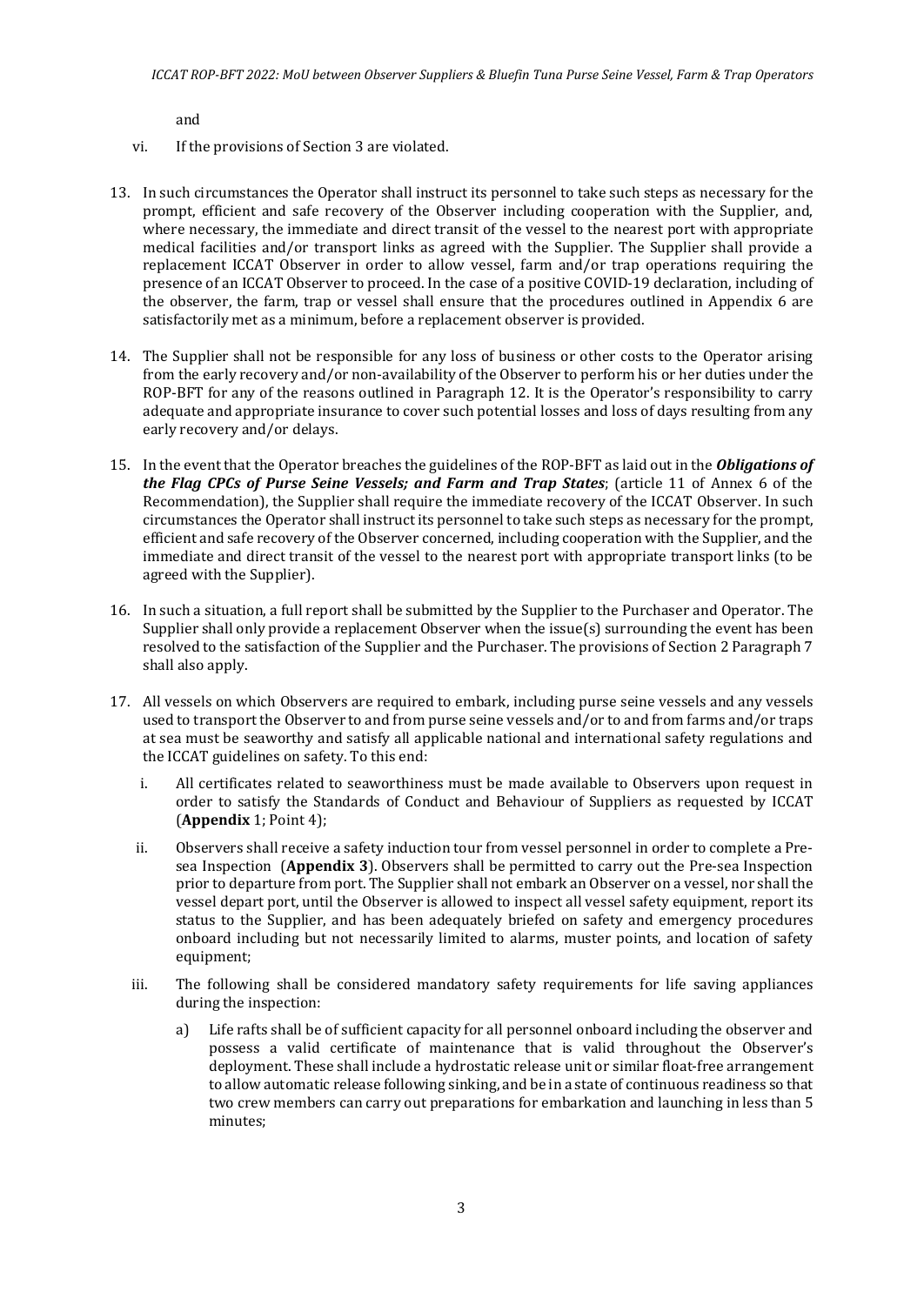- b) Life jackets shall be of sufficient number for all personnel onboard including the observer and be compliant with SOLAS<sup>[4](#page-3-0)</sup> standards; and
- c) An Emergency Personal Indicator Response Beacon (EPIRB) and a Search and Rescue Transponder (SART) shall be present on the vessel, and possess a valid certificate of maintenance that shall not expire until after the Observer deployment ends, except in the case of an exemption granted by the CPC from the requirement to have an EPIRB for vessels less than 12m in length overall (LOA) and operating within 5 nm of the baseline.
- iv. In the case that operators have become the owners of and responsible for the observers' safety and working equipment, this equipment shall be provided to the observer upon arrival to port. The operators shall undertake to supply all the equipment serviced and in working order. Observers shall revise the equipment prior to embarkation and the supplier shall not deploy an observer on board a vessel until the observer of the vessel has received all the necessary safety and working equipment, confirmed all the servicing certificates are in date, and has notified the supplier provider of its status.
- 18. Should there be any major deficiency recorded in the safety standards onboard during the Pre-sea Inspection this shall be reported to the Supplier and the Supplier retains the right to refuse to allow the Observer to embark until the deficiency has been rectified. In this situation a full report shall be submitted to the Purchaser and Operator.
- 19. In the event that the Operator intends to provide accommodation for the ICCAT Observer deployed to the Operator's farm and/or trap, the Operator shall ensure that the lodgings are of a suitable standard, which:
	- i. Satisfies applicable national and international health and safety regulations;
	- ii. Provides the following:
		- a) A secure private bedroom for the sole use of the Observer;
		- b) Room with en suite or private bathroom facilities;
		- c) A restaurant or dining room which serves breakfast daily and dinner most evenings; or are located close by to these facilities; and
		- d) Heating, air-conditioning and ventilation which is appropriate for the climatic conditions and provide observers with a comfortable and healthy environment.
	- iii. And is in the opinion of the Supplier within a reasonable travelling distance to the farm and/or trap.
- 20. The Supplier reserves the right to place the Observer into separate accommodation, organised by the Supplier should the accommodation provided by the Operator not meet the standard set out in Paragraph 19. In the event that the Supplier deems it necessary to arrange separate accommodation, the Operator shall be charged by ICCAT the farm and/or trap day rate including accommodation costs as provided by ICCAT.

## **Section 3: Operator's Responsibilities for Observer Deployment**

- 21. The Supplier shall make travel arrangements for the Observer in accordance with the information forwarded by vessel flag State, farm State and or trap State authorities to the Purchaser. The Operator shall make every effort to provide accurate information to enable the Supplier to make travel arrangements for the Observer in a timely and efficient manner.
- 22. Wherever possible, the Supplier shall confirm this information directly with the Operator prior to making travel bookings for the Observer. In the event that the planned deployment date is within 96 hours of the receipt of notification from the Secretariat, the Supplier shall make travel bookings immediately without confirming with the Operator.

<span id="page-3-0"></span><sup>4</sup> SOLAS: International Convention for the Safety of Life at Sea.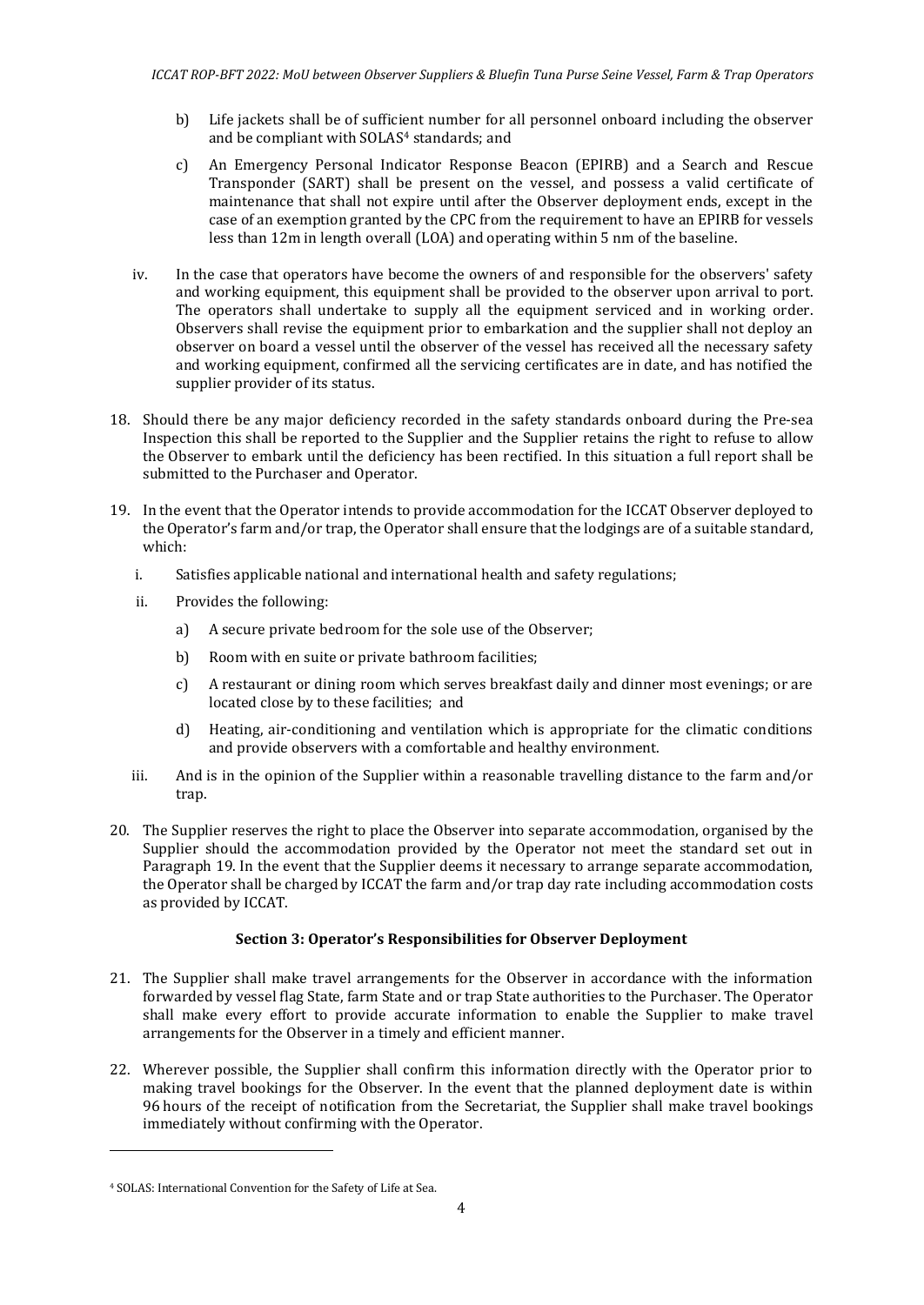- 23. Once the bookings have been made by the Supplier, if the plans deviate from those originally provided to the Purchaser by the Operator (including but not limited to; cancellation of Observer requirements, change of dates/locations of deployment and/or recovery), the Operator shall be responsible for paying any additional costs incurred in revising the Observer's deployment.
- 24. There are two options for revising the Observer's travel arrangements and paying the associated costs:
	- i. The Operator can make and pay for the revisions to the Observer's travel arrangements directly provided all travel and accommodation arrangements are approved in advance by the Supplier;
	- ii. In the event that the Operator is unable to make arrangements that meet with the Supplier's approval, the Supplier shall make their own arrangements for the repatriation of the Observer and the itemised costs shall be passed on to the Operator via the Purchaser.
- 25. The deployment of the Observer shall not commence before this **MoU, signed by the Operator,** has been received by the Supplier. It is the responsibility of the Operator to send the signed copy of the MoU to the Supplier directly.
- 26. Operators shall ensure that their personnel make the following arrangements for the Observer whilst deployed on **Purse Seine Vessels**:
	- i. Upon request, ICCAT Observers shall be allowed access to the following information, documents and equipment, if present on the vessels to which they are assigned, in order to facilitate the carrying out of their duties set forth in Section 4 of this MoU.
		- a) The following vessel records:
			- Fishing Logbook
			- Prior Transfer Notifications
			- Transfer Authorisations
			- Tuna Release Orders
			- **ICCAT Transfer Declarations**
			- Bluefin Catch Documents (BCD)
		- b) Cage reference number or identification details;
		- c) Satellite navigation equipment;
		- d) Radar display viewing screens when in use;
		- e) Electronic means of communication;
		- f) Video records of tuna transfer and release operations;
		- g) Viewing facilities equipped with software compatible with video records of tuna transfer or release operations; and
		- h) Dead fish; or fish products in storage on the Tug/Carrier vessel and fish that may be killed/sampled or harvested during fishing, transhipment or transfer to the towing cages.
- 27. Observers shall be provided accommodation, including lodging, food and adequate sanitary facilities, equal to those of officers. This shall include the entire duration of the observer's stay onboard, including any quarantine or delays to disembarkation due to the COVID-19 pandemic.
- 28. Observers shall be provided with adequate space on the bridge or pilot house for clerical work, as well as space on deck adequate for carrying out Observer duties.
- 29. When a vessel is in port during the deployment period and the Observer is onboard, the Operator shall ensure that electricity and potable water are available on the vessel. If electricity and potable water cannot be provided, then the Operator shall provide accommodation for the Observer in on shore lodgings that are of a suitable standard while the vessel remains in port.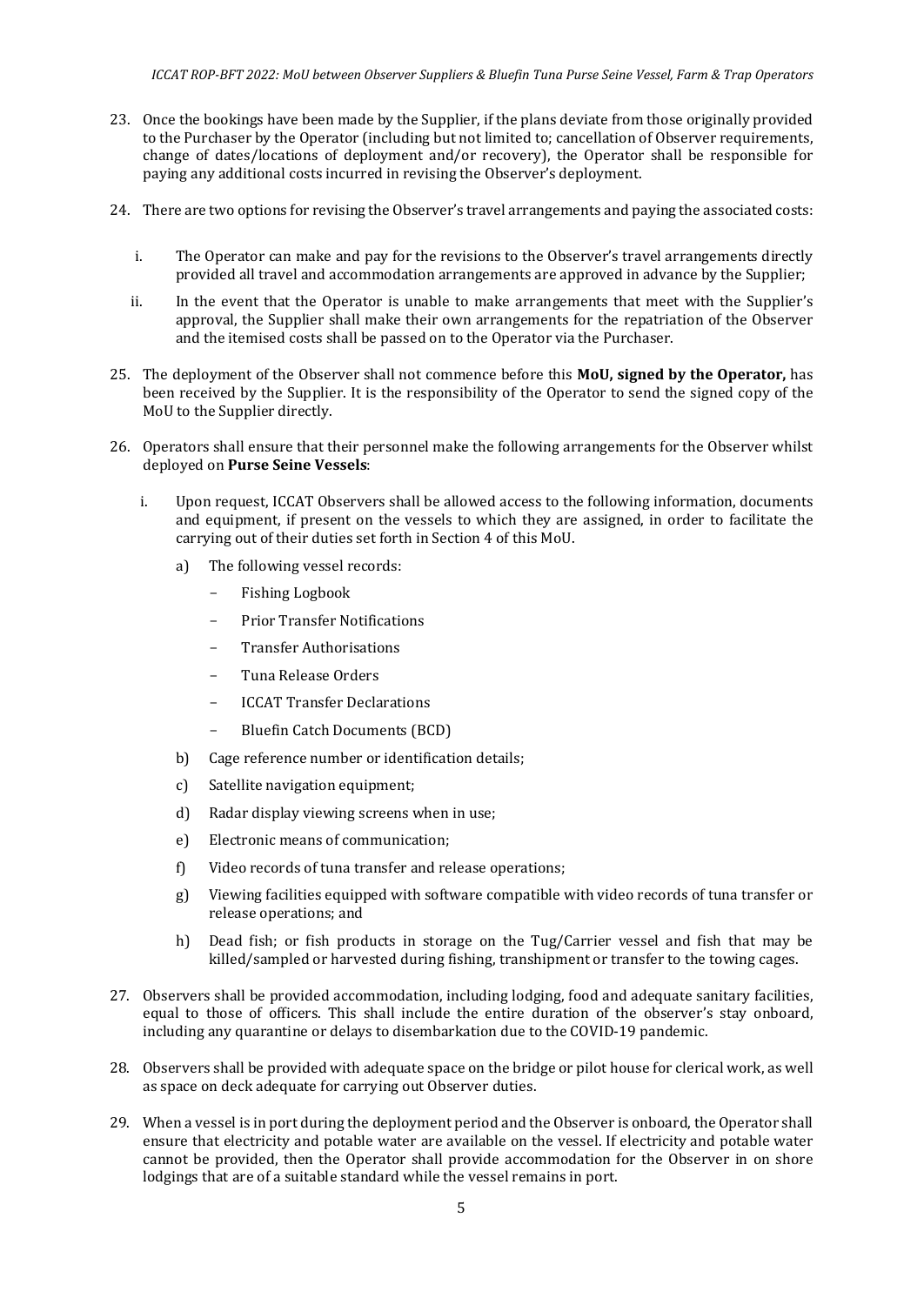- 30. If a vessel remains in port over night during the deployment period and the Observer is onboard, the Operator shall ensure that a crew member / night watchman is onboard and is responsible for the security of the vessel. If a crew member or night watchman is not provided, the Operator shall provide accommodation for the Observer in on shore lodgings that are of a suitable standard while the vessel remains in port.
- 31. No personnel shall obstruct, intimidate, interfere with, influence, bribe or attempt to bribe an Observer in the performance of his/her duties.
- 32. No personnel shall harass, intimidate, or assault the observer at any time during his/her deployment, noting that harassment, intimidation and assault may be verbal, physical and implied.
- 33. Equally, if the Operator considers that the observer is attempting to solicit bribes or gratuities or is not behaving in line with the observer standards of conduct and behaviour (Appendix 3), the Operator shall inform the Supplier as soon as possible, to allow a full investigation to be conducted.
- 34. By signing this MoU, the Operators confirms that the vessel possess valid Protection and Indemnity (P&I) insurance which includes provisions relating specifically to quarantine of the vessel if deemed necessary by the flag and/or port State.
- 35. The Observer shall carry insurance to cover any direct medical costs incurred by them. This shall include any treatment required for COVID-19 infection. Any resultant costs to the Operator shall be covered through their own insurance, as outlined in Paragraph 14.
- 36. Operators shall ensure that their personnel make the following arrangements for the Observer whilst deployed on **farms and/or traps:**
	- i. Observers shall be allowed to access the following information, areas, items, documents and personnel in order that they can fulfil their responsibilities as set forth in Section 4 of this MoU:
		- a) Farm and/or trap vessels and platforms involved in the caging, transfer and harvesting phases and for transporting fish to carrier and/or processing vessels;
		- b) The following farm and trap records:
			- Caging authorisations;
			- Caging Declaration;
			- electronic Bluefin Catch Documentation (eBCD);
			- Transfer authorisations;
			- Transfer Declarations;
			- Harvest and processing authorizations;
			- Harvest and processing declarations;
			- Release orders;
			- Release reports;
		- c) Cage registration number or identification details;
		- d) Electronic means of communication;
		- e) Video records of tuna caging, transfer (in the case of transfers between farms or from a trap to a towing vessel) or release operations from the farm;
		- f) Viewing facilities equipped with software compatible with video records of tuna caging or release operations;
		- g) Dead fish; or fish products in storage on the farm/processing/carrier vessel and fish that may be killed/sampled or harvested during towing or transfer to the farm and/or trap cages;
		- h) Farm and/or trap personnel and to farm and /or trap gear, cages and equipment;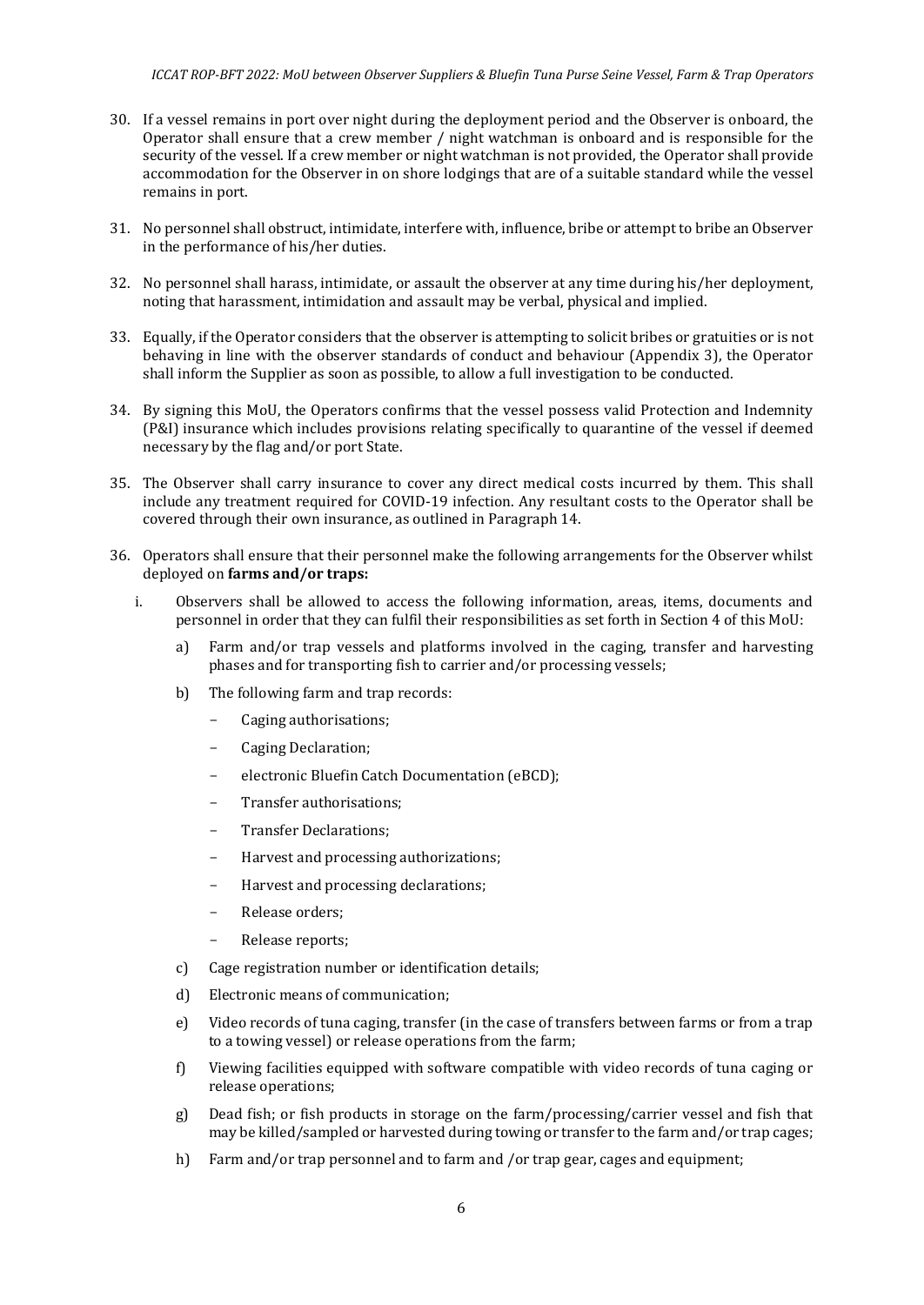- i) Access to tuna which have been harvested for fresh export; or
- j) Provided with accurate details of tuna harvested for fresh export including inter alia:
	- Individual length and weight of each tuna harvested; and
	- Respective Bluefin Catch Document reference number(s);
- 37. No personnel shall obstruct, intimidate, interfere with, influence, bribe or attempt to bribe an Observer in the performance of his/her duties.

#### **Section 4: Observer Responsibilities**

#### **Observer's Responsibilities on Vessels, Farms and Traps**

- 38. For the implementation of the ROP-BFT, Observers shall observe and monitor the purse seine vessels', farms' and traps' compliance with the relevant conservation and management measures adopted by the Commission.
- 39. The Observers tasks on purse seine vessels, farms and traps shall be in line with those outlined in Annex 6 of the Recommendation.
- 40. In addition the observer shall carry out such scientific work, such as collecting samples or Task 2 data, as required by the Commission, based on the recommendations of the SCRS;
- 41. Sight and record vessels which may be fishing in contravention to ICCAT conservation and management measures and verify and record the name of the fishing vessel concerned and its ICCAT number;
- 42. Exercise any other functions as defined by the Commission

#### **General Observer Responsibilities**

- 43. Observers shall submit regular reports and datasets compiling the information collected in accordance with their responsibilities outlined in Annex 6 of the Recommendation.
- 44. Observers shall submit to the Secretariat the aforementioned general report within 20 days from the end of the period of observation.
- 45. Observers shall exercise any other functions as defined by the Commission.
- 46. Observers shall comply with the ICCAT *Standards of Conduct and Behaviour of Observers*(**Appendix 2**), specifically:
	- i. Observers shall treat as confidential all information with respect to the fishing and transfer operations of the purse seiners and of the farms and accept this requirement in writing as a condition of appointment as an Observer;
	- ii. Observers shall comply with requirements established in the laws and regulations of the flag, farm or trap State which exercises jurisdiction over the vessel, farm or trap to which the Observer is assigned;
	- iii. Observers shall respect the hierarchy and general rules of behaviour which apply to all vessel, farm and trap personnel, provided such rules do not interfere with the duties of the Observer under the Programme; and with the obligations of vessel and farm personnel as laid out in the Obligations of the Flag CPCs of purse seine vessels and farm and trap States; (Annex 6 of the Recommendation).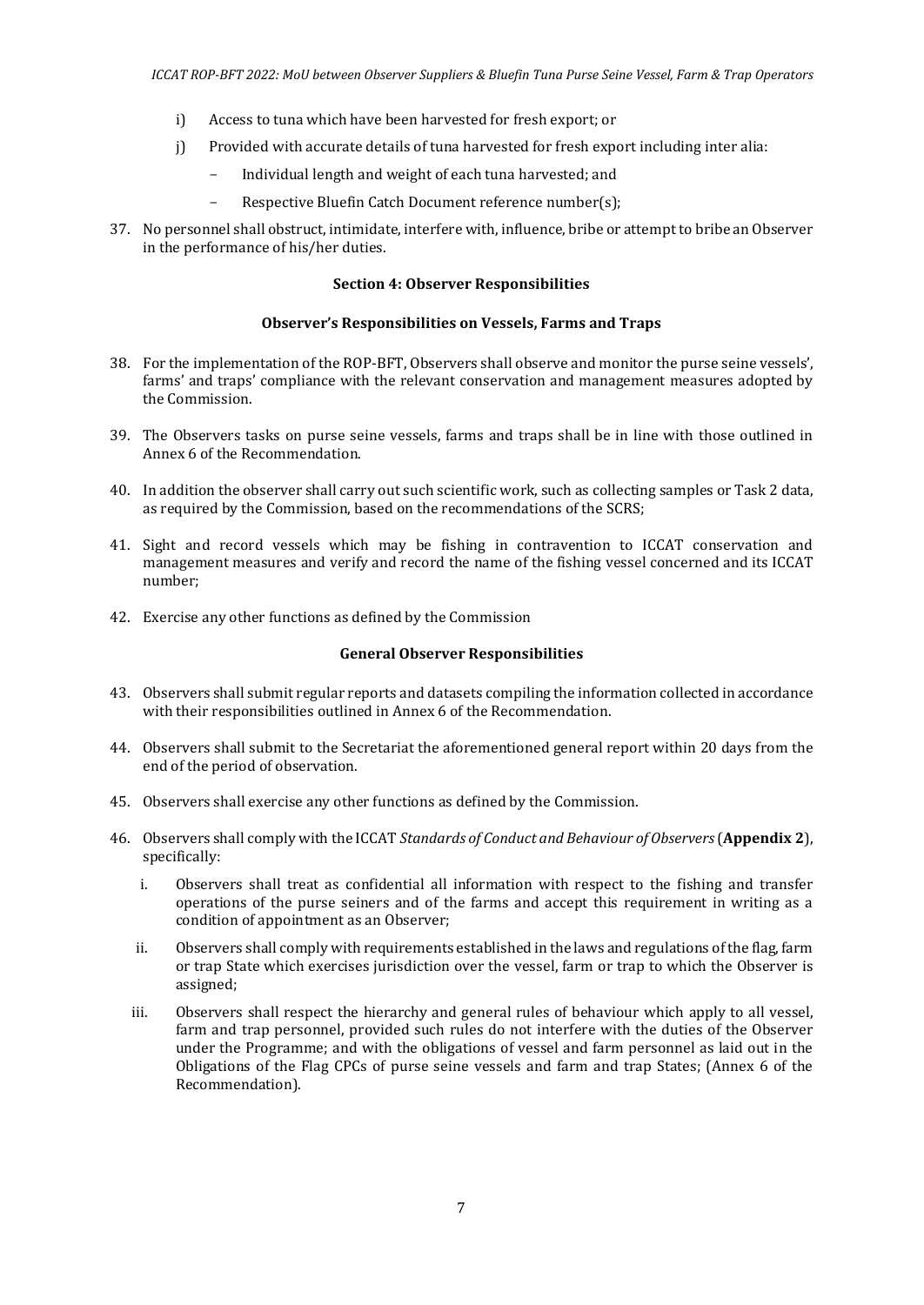#### **Section 5: Entry into Effect, Duration and Termination**

- 47. The arrangements described by this MoU are applicable upon its signature.
- 48. This MoU represents the entire understanding between the parties in respect of the ROP-BFT and supersedes any prior written or oral representations, warranties or agreements.
- 49. Activities under this MoU may continue throughout the duration of the Contract between the Purchaser and the Supplier. Either Party (Supplier or Operator) may discontinue its participation in activities under this MoU at any time, and should notify the Purchaser and other Party in writing six months in advance of its intention so to do.

The notification referred to in Paragraph 45 above by a vessel, farm and or trap Operator shall imply that such Operator no longer participates in the ROP-BFT.

| For the Supplier | For the Operator |
|------------------|------------------|
| Signed           | Signed           |
| Name             | Name             |
| Position         | Position         |
| Date             | Date             |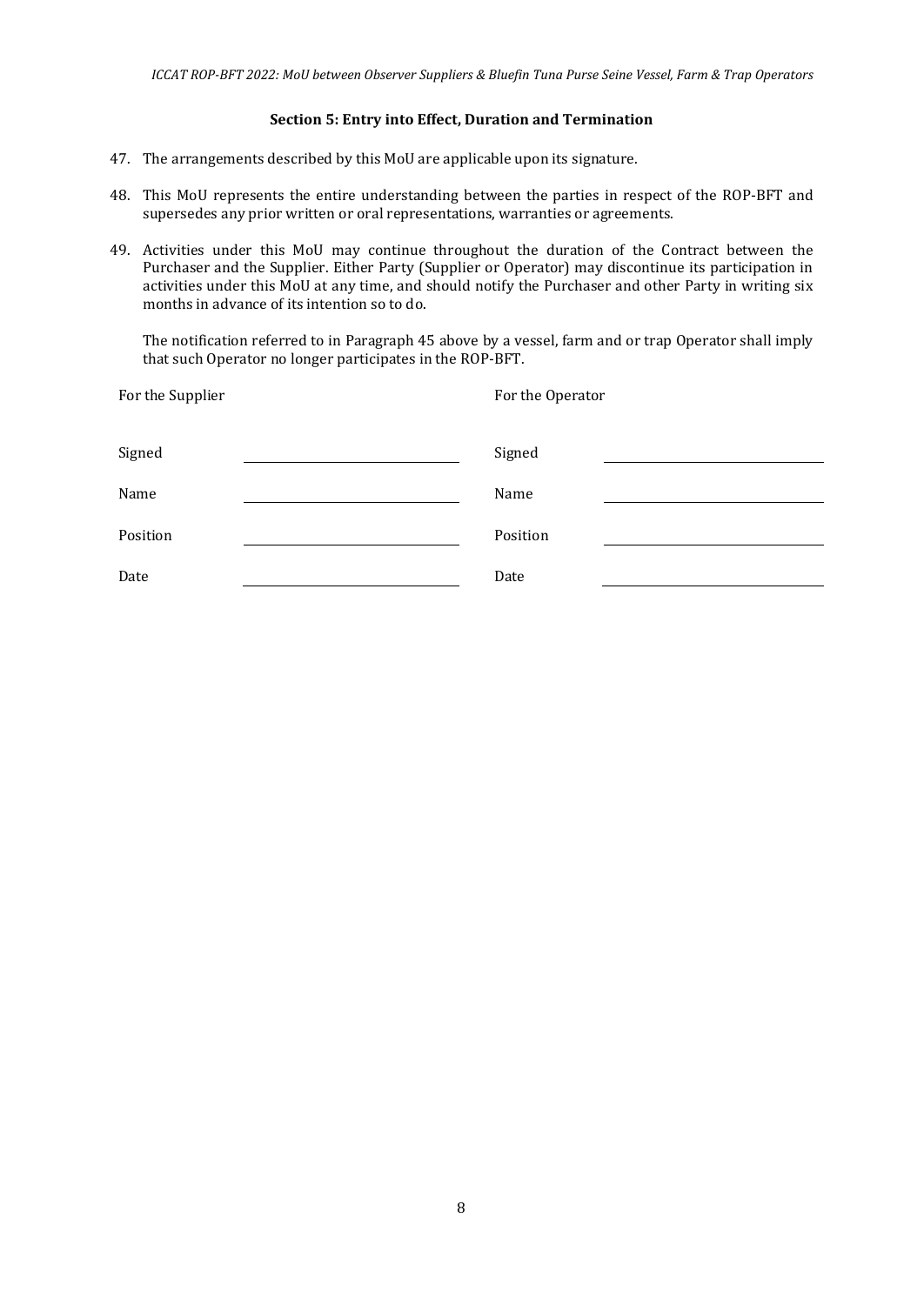#### **APPENDIX 1: STANDARDS OF CONDUCT & BEHAVIOUR OF SUPPLIERS**

#### **Definitions**

Conflict of interest - Participation in activities or relationships with other persons, resulting in the impairment or possible impairment of a person's objectivity in performing the contract work.

Direct financial interest - Any source of income to, or capital investment or other interest held by, an individual, partnership, or corporation or an individual's spouse, immediate family member or parent that could be influenced by performance or non-performance of duties under the contract.

#### **Conduct**

- 1. The Supplier shall not hold any direct financial interest in the observed fishery (other than the provision of Observer service to ICCAT) including, but not limited to, vessels or shoreside facilities involved in the catching or processing of the products of the fishery, companies selling supplies or services to those vessels or shoreside facilities, or companies purchasing raw or processed products from these vessels or shoreside facilities. The interests of a spouse or minor child of a Director or an employee of the Supplier are considered those of the Supplier.
- 2. The Supplier shall recruit Observers without regard to, inter alia, race, gender, age, religion, or sexual orientation and assign Observers without regard to any preference expressed by representatives of vessels based on, but not limited to, Observer race, gender, age, religion, or sexual orientation.
- 3. The Supplier shall investigate any reported allegations of misconduct by the Observer, including but not limited to non-performance of their duties and breaches of the agreed standards of conduct of observers. The Supplier shall also support, where possible, investigations into reported misconduct on the part of the Operator or allegations of criminal activity, by the investigating authority. A summary of the findings and actions taken shall be provided to the Purchaser.
- 4. The Supplier shall not solicit or accept, directly or indirectly, any gratuity, gift, favour, entertainment, loan or anything of monetary value from anyone who conducts activities that are regulated by ICCAT, or who has interests that may be substantially affected by the performance or non-performance of the official duties of the Supplier and/or its employees.
- 5. The Supplier shall not deploy ICCAT Observers in a manner or under such circumstances that are inconsistent with the ICCAT guidelines on safety.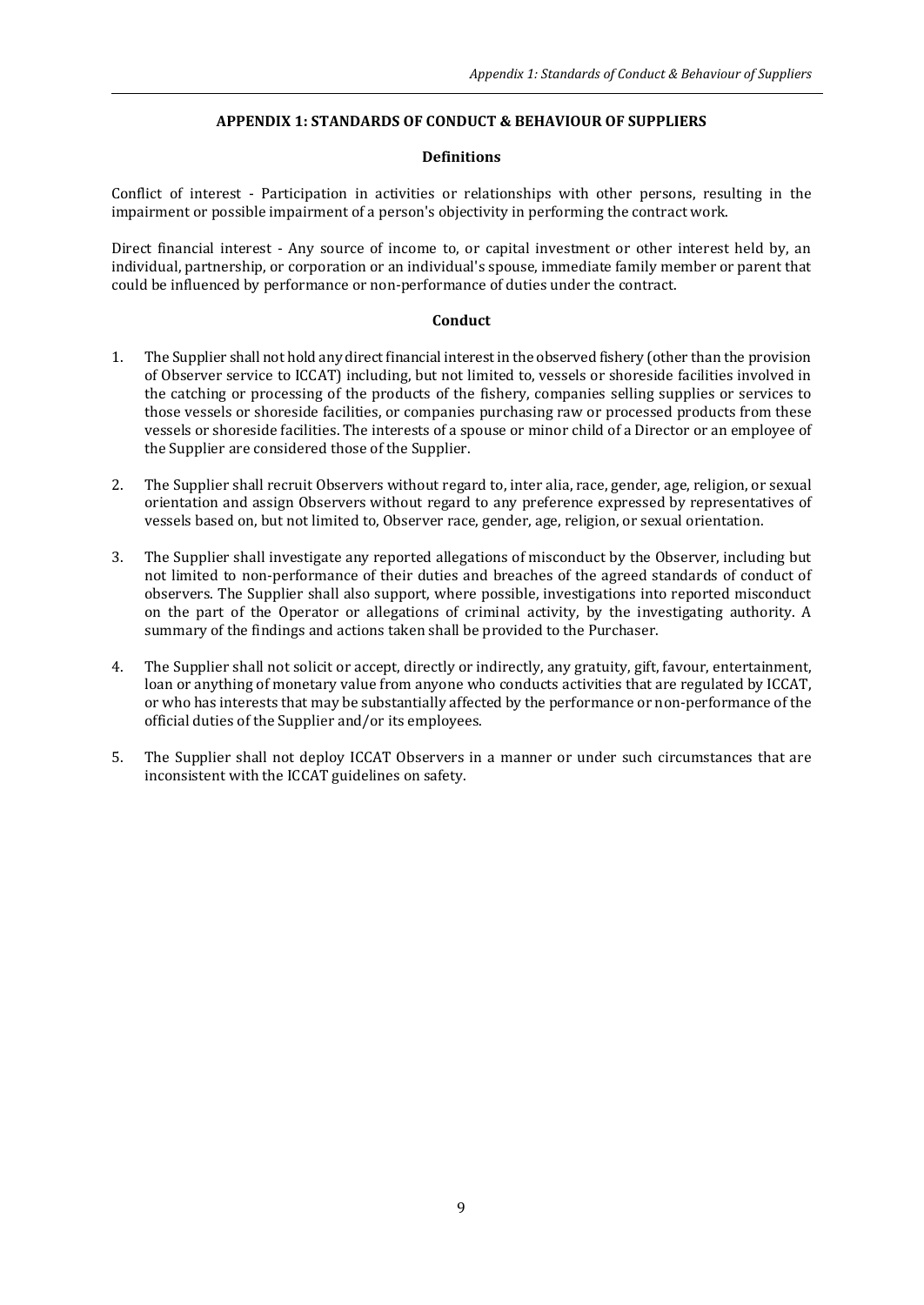### **APPENDIX 2: STANDARDS OF CONDUCT & BEHAVIOUR OF OBSERVERS**

#### **Definitions**

Conflict of interest - Participation in activities or relationships with other persons, resulting in the impairment or possible impairment of a person's objectivity in performing the contract work.

Direct financial interest - Any source of income to, or capital investment or other interest held by, an individual, partnership, or corporation or an individual's spouse, immediate family member or parent that could be influenced by performance or non-performance of duties under the contract.

#### **Conduct**

- 1. An individual is only considered an ICCAT certified Observer when employed by a Contractor that holds a contract with ICCAT to provide Observer services and is acting within the scope of his/her employment.
- 2. Observers may not participate in any activity which would:
	- a) Cause a reasonable person to question the impartiality or objectivity with which the Observer Program is administered;
	- b) Significantly impair the Observer's ability to perform his/her duties;
	- c) Adversely affect the efficient accomplishment of the Program's mission.
- 3. Observers may not have direct financial interest in the observed fishery, other than the provision of Observer services including, but not limited to, vessels or shoreside facilities involved in the catching or processing of the products of the fishery, companies selling supplies or services to those vessels or shoreside facilities, or companies purchasing raw or processed products from these vessels or shoreside facilities. The interests of a spouse or minor child are considered those of the Observer.
- 4. Observers may not solicit or accept, directly or indirectly, any gratuity, gift, favour, entertainment, loan or anything of monetary value from anyone who conducts activities that are regulated by ICCAT, or who has interests that may be substantially affected by the performance or non-performance of the Observers' official duties. In the event that the Observer has been offered a bribe or gratuity, they shall document and report this event to the Supplier as soon as possible, who in turn will provide a corresponding report to the Purchaser.
- 5. Observers may not serve as Observers on any vessel or at any shoreside facility owned or operated by a person who previously employed the Observer in any capacity.
- 6. Observers may not solicit or accept employment as a crew member or an employee of the vessel or shoreside processor in any fishery while employed as an Observer.
- 7. A person may not serve as an Observer in a fishery during the 3 consecutive months following the last day of his/her employment as a paid crew member or employee in that fishery.
- 8. Observers may not engage in an activity that may give rise to the appearance of a conflict of interest that may cause another individual to question the Observer's impartiality, fairness or judgment.
- 9. Observers must avoid any behaviour that could adversely affect the confidence of the public in the integrity of the ICCAT Observer ROP-BFT or of the ICCAT, including, but not limited to the following:
	- a) Observers must diligently perform their duties.
	- b) Observers must accurately record their sampling data, write complete reports. If the Observer chooses to report any suspected violations of regulations relevant to conservation of marine resources or their environment that they observe, it must be done honestly.
	- c) Observers must preserve the confidentiality of the collected data and observations made on board the carrier vessels.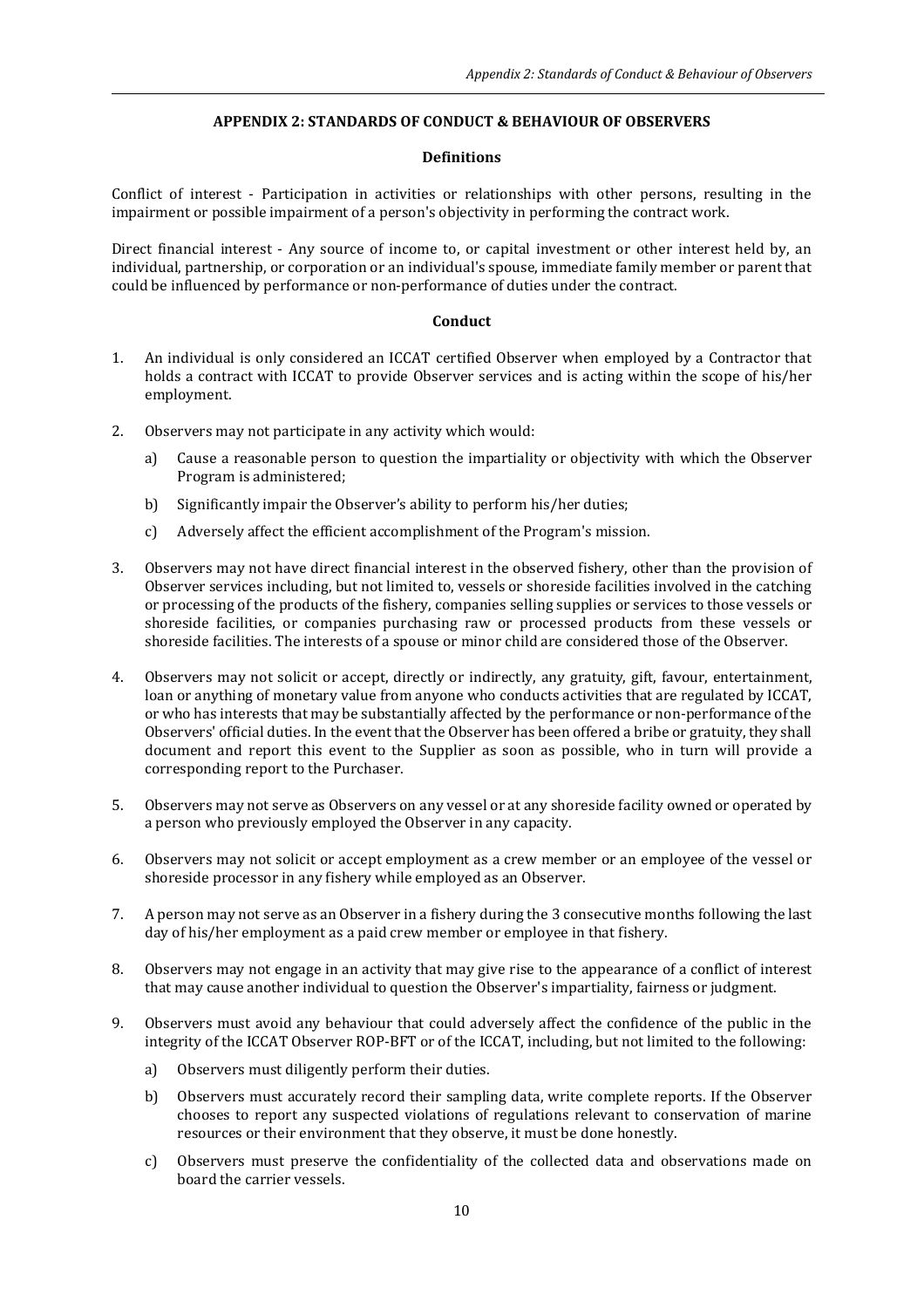- d) Observers must refrain from engaging in any illegal actions or any activities that would reflect negatively on their image, on other Observers, or the Observer Program, as a whole. This includes, but is not limited to:
	- i) Engaging in drinking of alcoholic beverages while on duty;
	- ii) Engaging in the use or distribution of illegal substances;
	- iii) Becoming physically or emotionally involved with Operator's personnel.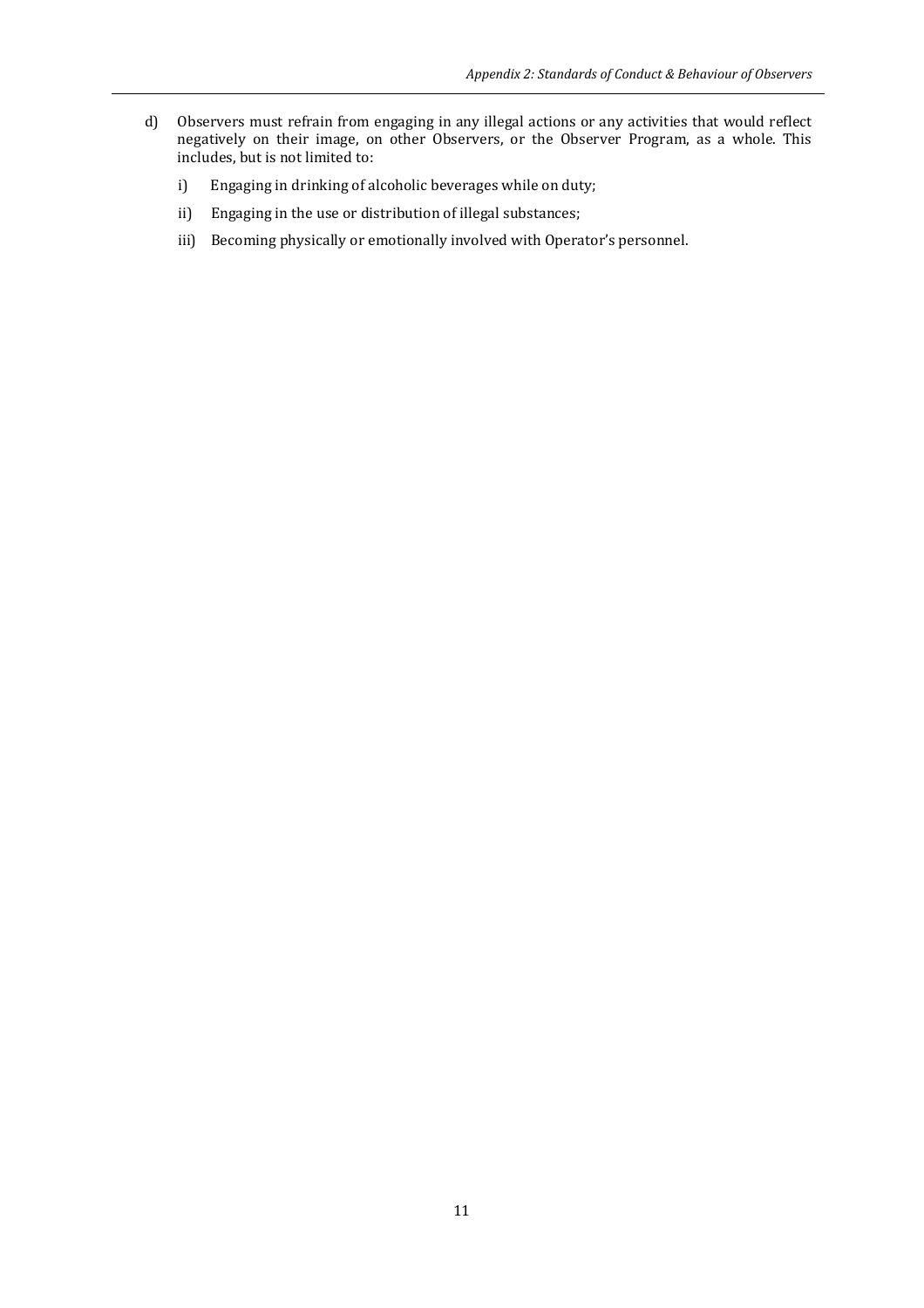## **APPENDIX 3: PRE-SEA INSPECTION (PSI) CHECKLIST**

# **Inspected by:**

| Observer / Co-ordinator | Date | Signature |  |
|-------------------------|------|-----------|--|
| <b>Vessel Agent</b>     | Date | Signature |  |
| Port                    |      |           |  |

## **Safety Equipment:**

| <b>Rescue Boats</b>                                                                                                                                                                                                                                                                                                                                                                                                                                                                |               |          |                                        |                                      |                         |
|------------------------------------------------------------------------------------------------------------------------------------------------------------------------------------------------------------------------------------------------------------------------------------------------------------------------------------------------------------------------------------------------------------------------------------------------------------------------------------|---------------|----------|----------------------------------------|--------------------------------------|-------------------------|
| <b>Type</b>                                                                                                                                                                                                                                                                                                                                                                                                                                                                        | <b>Number</b> | Capacity |                                        | <b>Launch method</b><br>Crane, winch |                         |
|                                                                                                                                                                                                                                                                                                                                                                                                                                                                                    |               |          |                                        |                                      |                         |
|                                                                                                                                                                                                                                                                                                                                                                                                                                                                                    |               |          |                                        |                                      |                         |
| Guidance note: This may include the skiff and/or various workboats.                                                                                                                                                                                                                                                                                                                                                                                                                |               |          |                                        |                                      |                         |
| Life Rafts                                                                                                                                                                                                                                                                                                                                                                                                                                                                         |               |          |                                        |                                      |                         |
| <b>Type</b>                                                                                                                                                                                                                                                                                                                                                                                                                                                                        | <b>Number</b> | Capacity | <b>Hydrostatic release</b><br>Yes / No |                                      | <b>Date Service Due</b> |
|                                                                                                                                                                                                                                                                                                                                                                                                                                                                                    |               |          |                                        |                                      |                         |
|                                                                                                                                                                                                                                                                                                                                                                                                                                                                                    |               |          |                                        |                                      |                         |
| Guidance note: There shall be sufficient life raft and life boat capacity for all crew and personnel onboard,<br>including the Observer. There shall be no less than 2 life rafts and/or boats. Life rafts and boats shall be<br>able to be deployed from either side of the vessel. Life rafts shall be fixed with a free release mechanism<br>such as a hydrostatic release. In case that life rafts are secured in any way, this shall be able to be freed<br>within 2 minutes. |               |          |                                        |                                      |                         |
| The skiff and other ribs, provided these may be released and launch quickly, may be considered a life boat,                                                                                                                                                                                                                                                                                                                                                                        |               |          |                                        |                                      |                         |

provided this also has a certificate of inspection.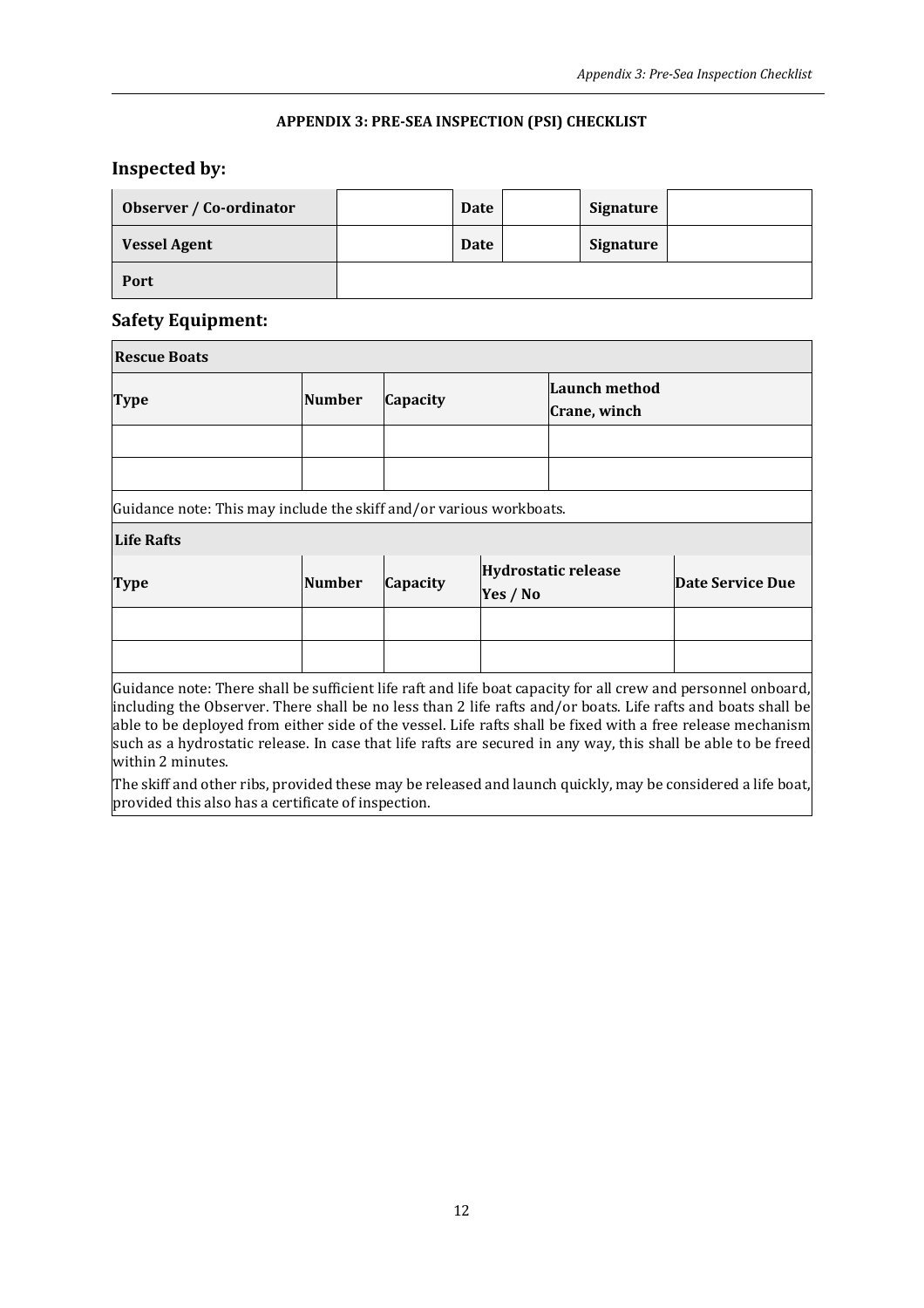| <b>Life Jackets</b>                                       |               |                                                                                                                                                                                                               |                     |                           |                                                  |  |
|-----------------------------------------------------------|---------------|---------------------------------------------------------------------------------------------------------------------------------------------------------------------------------------------------------------|---------------------|---------------------------|--------------------------------------------------|--|
| <b>Type</b><br>Inflatable/Packed                          | <b>Number</b> | Location<br>Cabin / Muster<br><b>Station / Bridge</b>                                                                                                                                                         |                     | <b>Location indicated</b> | <b>SOLAS</b><br><b>Approved</b><br>Yes/No        |  |
|                                                           |               |                                                                                                                                                                                                               |                     |                           |                                                  |  |
| the location clearly indicated.                           |               | Guidance note: There <b>shall</b> be enough approved life jackets onboard for all crew, easily accessible, with                                                                                               |                     |                           |                                                  |  |
| <b>Immersion Suits</b>                                    |               |                                                                                                                                                                                                               |                     |                           |                                                  |  |
| <b>Type</b>                                               | <b>Number</b> | Location<br>Cabin / Muster<br><b>Station / Bridge</b>                                                                                                                                                         |                     | <b>Location indicated</b> | <b>SOLAS</b><br>Approved<br>Yes/No               |  |
|                                                           |               |                                                                                                                                                                                                               |                     |                           |                                                  |  |
|                                                           |               | Guidance note: There is no requirement for SOLAS approved immersion suits, provided life jackets are<br>provided, beyond having enough onboard for those crew designated to assigned to crew the rescue boat. |                     |                           |                                                  |  |
| <b>Life Buoys</b>                                         |               |                                                                                                                                                                                                               |                     |                           |                                                  |  |
| <b>Number</b>                                             |               | Self-igniting lights (Yes / No)                                                                                                                                                                               |                     |                           | <b>Self-activating smoke</b><br>signals (Yes/No) |  |
|                                                           |               |                                                                                                                                                                                                               |                     |                           |                                                  |  |
|                                                           |               |                                                                                                                                                                                                               |                     |                           |                                                  |  |
|                                                           |               |                                                                                                                                                                                                               |                     |                           |                                                  |  |
| and of these, 2 shall have self-activating smoke signals. |               | Guidance note: There <b>shall be</b> a minimum of 6 lifebuoys. Of these at least 3 will have self-igniting lights                                                                                             |                     |                           |                                                  |  |
| <b>First Aid Materials Location</b>                       |               |                                                                                                                                                                                                               |                     |                           |                                                  |  |
| <b>Certified Medical Officer</b>                          |               |                                                                                                                                                                                                               |                     |                           |                                                  |  |
| However, the Observer shall note these.                   |               | Guidance note: There is no explicit requirement for neither first aid location nor certified medical officer.                                                                                                 |                     |                           |                                                  |  |
| <b>Fire Extinguishers</b>                                 |               |                                                                                                                                                                                                               |                     |                           |                                                  |  |
| Type                                                      |               | Location                                                                                                                                                                                                      |                     | <b>Service date</b>       |                                                  |  |
| Type                                                      |               | Location                                                                                                                                                                                                      |                     | <b>Service date</b>       |                                                  |  |
| Type                                                      |               | Location                                                                                                                                                                                                      |                     | <b>Service date</b>       |                                                  |  |
| Type                                                      |               | Location                                                                                                                                                                                                      |                     | <b>Service date</b>       |                                                  |  |
|                                                           |               |                                                                                                                                                                                                               | <b>Service date</b> |                           |                                                  |  |

engine room), as well as variously located in accommodation (cabins, passageways and messroom) and service centres (galley, laundry), to ensure that that at least one fire extinguisher of a suitable type is available, with the total in these spaces not being less than 5.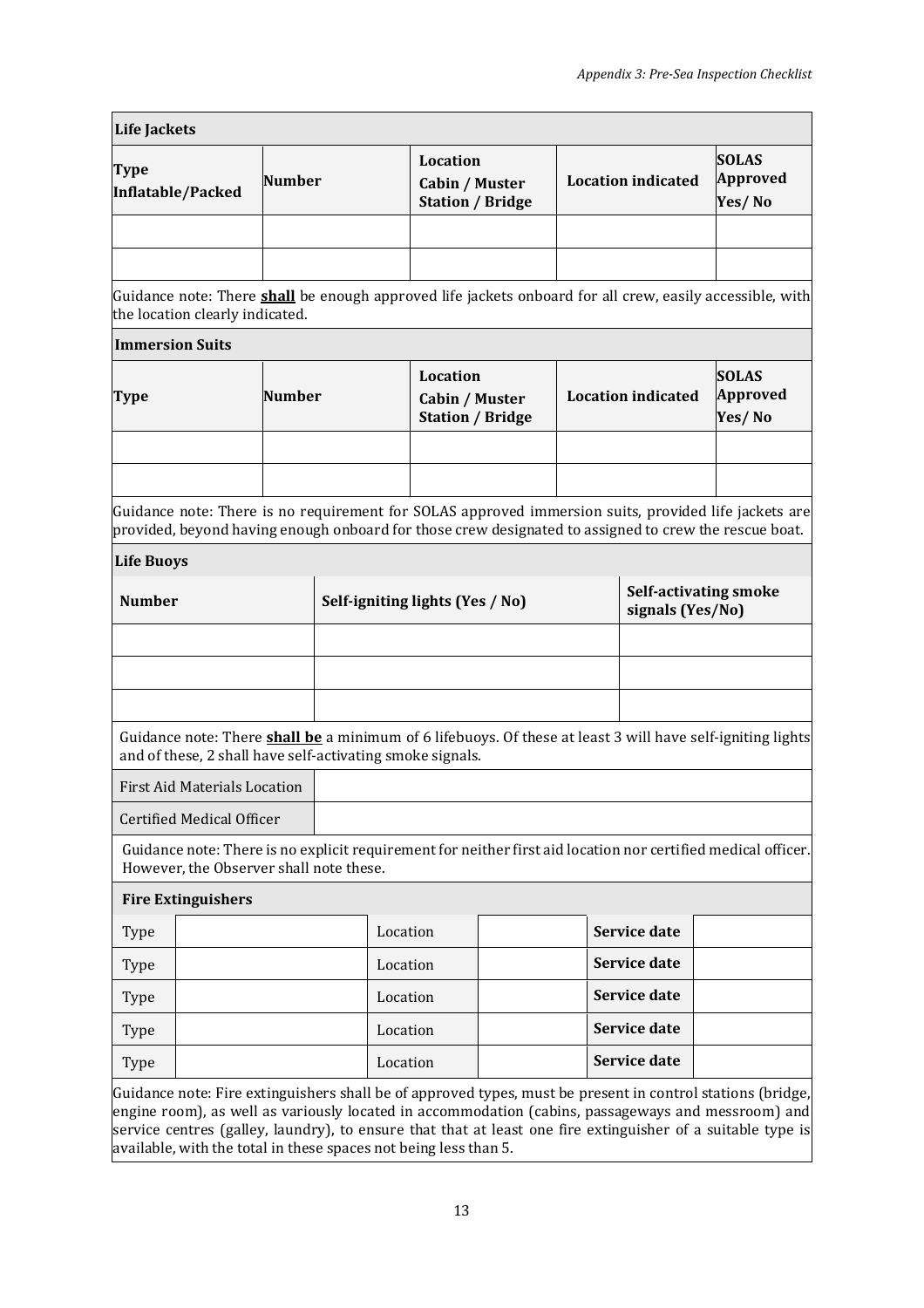## **GMDSS requirements**

| <b>EPIRBS</b>                                                                                                                                                           |               |              |                               |            |                            |
|-------------------------------------------------------------------------------------------------------------------------------------------------------------------------|---------------|--------------|-------------------------------|------------|----------------------------|
| <b>Type</b>                                                                                                                                                             | <b>Number</b> |              | Location                      |            | Service date               |
|                                                                                                                                                                         |               |              |                               |            |                            |
| <b>SARTs</b>                                                                                                                                                            |               |              |                               |            |                            |
| <b>Type</b>                                                                                                                                                             | <b>Number</b> |              | <b>Location</b>               |            | Service date               |
|                                                                                                                                                                         |               |              |                               |            |                            |
| Radio equipment                                                                                                                                                         |               |              |                               |            |                            |
| <b>VHF radio installation (Yes / No)</b>                                                                                                                                |               | transceivers | <b>Number of portable VHF</b> | (Yes / No) | MF / HF radio installation |
|                                                                                                                                                                         |               |              |                               |            |                            |
| Guidance note: At least one EPIRB or SART shall be present on the bridge. The service date shall be valid<br>and not expire until the end of the Observer's deployment. |               |              |                               |            |                            |

The vessel shall be capable of transmitting ship-to-shore distress alerts by separate and independent means of radiocommunication service, receiving shore-to-ship distress alerts and transmitting ship-toship distress alerts with a VHF radio installation, an MF radio installation capable of transmitting and receiving for distress and safety purposes as well as a radar transponder operating in the 9 GHz band (SART) and EPIRB capable of transmitting in the 406 MHz band.

At least three two-way VHF radiotelephone apparatus shall be provided.

## **Safety drills / alarms**

| <b>Muster point</b>                                                     |  |                    |  |  |  |
|-------------------------------------------------------------------------|--|--------------------|--|--|--|
| Location                                                                |  | Assigned life raft |  |  |  |
| Vessel Emergency Evacuation and Muster Stations Lists - Displayed (Y/N) |  |                    |  |  |  |
| Safety / Emergency alarms                                               |  |                    |  |  |  |
| Abandon ship alarm description:                                         |  |                    |  |  |  |
| Observer role:                                                          |  |                    |  |  |  |
| Fire alarm description:                                                 |  |                    |  |  |  |
| Observer role:                                                          |  |                    |  |  |  |
| Man over board alarm:                                                   |  |                    |  |  |  |
| Observer role:                                                          |  |                    |  |  |  |
|                                                                         |  |                    |  |  |  |

Guidance note: A general emergency alarm system and muster list shall be posted in several parts of the vessel including accommodation and the bridge, and include clear instructions for each crew member including the Observer.

## **General Comments:**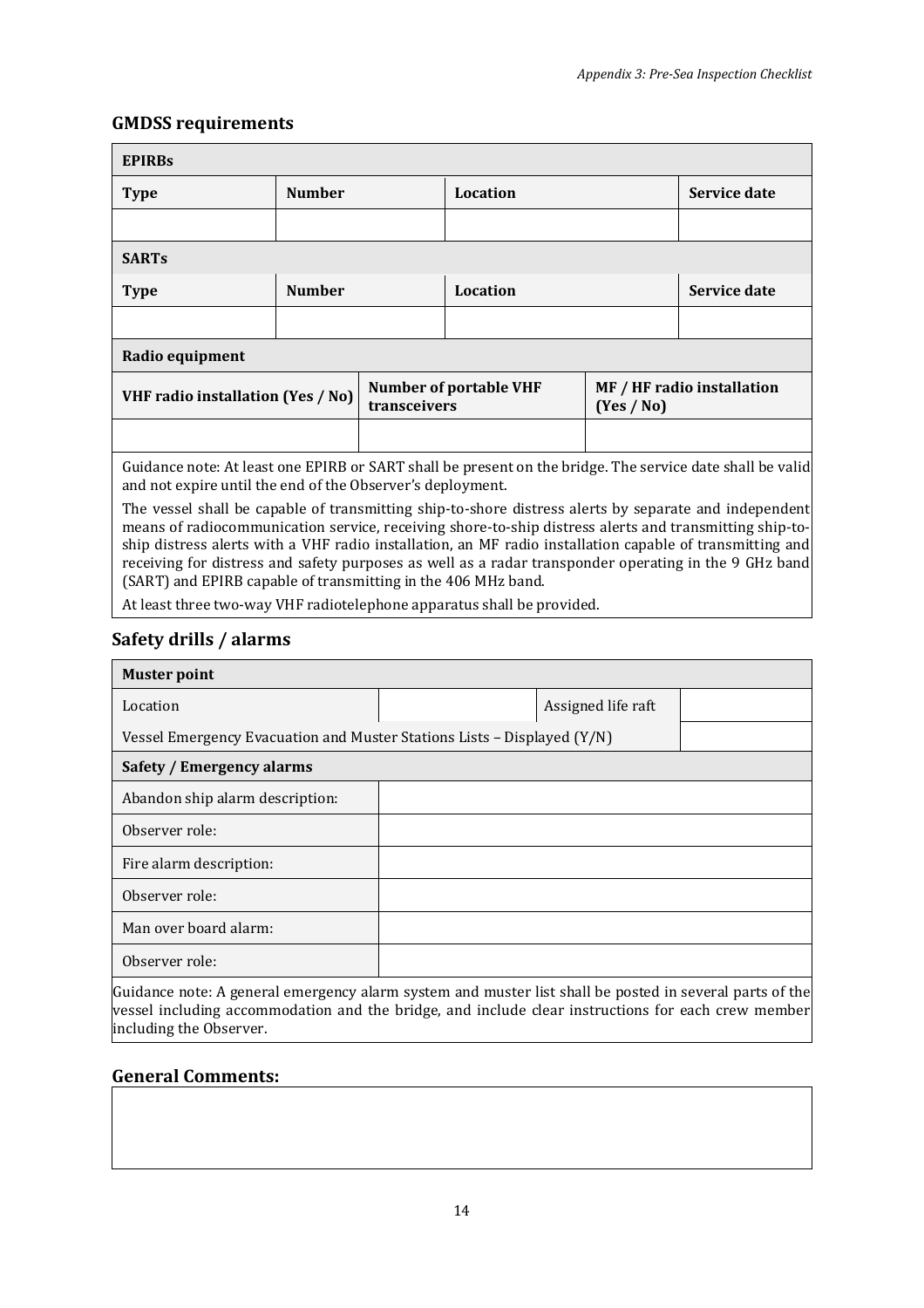#### **APPENDIX 4: INTERNATIONAL REGULATIONS FOR THE SAFETY OF FISHING VESSELS TORREMOLINOS INTERNATIONAL CONVENTION FOR THE SAFETY OF FISHING VESSELS, 1977, AS MODIFIED BY THE CAPE TOWN AGREEMENT OF 2012[5](#page-14-0)**

#### **CONDITIONS RELEVANT TO ROP-BFT**

- 1. Every vessel shall have a valid safety certificate drawn up in the issuing country and corresponding to the model providing in Appendix 1 (Chapter 1: Regulation 11).
- 2. Fire extinguishers shall be of approved types, periodically examined, be present in control stations, accommodation and service spaces, with the total in these spaces not being less than 5 (Chapter V, Regulation 20 and 21).
- 3. Every vessel shall be provided with at least 2 survival craft of sufficient aggregate capacity to accommodate on each side of the vessel at least the total number of persons on board (Chapter VII, Regulation 5 3 (a)).
- 4. Survival craft shall be readily available in case of emergency, capable of being launched safely and rapidly (Chapter VII, Regulation 6 1 (a)), shall be so stowed in such a manner as to permit them to float free from their stowage, inflate and break free from the vessel in the event of its sinking. Lashings, if used, shall be fitted with an automatic (hydrostatic) release system of an approved type (Chapter VII, Regulation 6 4 (f)).
- 5. An approved life jacket shall be carried for every person on board, stored in a place which is readily accessible with their position clearly indicated (Chapter VII, Regulation 8).
- 6. An approved immersion suit shall be provided for every person assigned to crew the rescue boat (Chapter VII, Regulation 9).
- 7. Every vessel shall have 6 lifebuoys with at least half provided with self-igniting lights, and of these at least 2 provided with self-activating smoke signals. These shall be so placed as to be readily accessible to the persons on board, and capable of being rapidly cast loose (Chapter VII, Regulation 10).
- 8. Every vessel shall have means of making effective distress signals by day and night, including at least 12 parachute signals. Distress signals shall be of an approved type, be readily accessible and their position shall be clearly indicated (Chapter VII, Regulation 12).
- 9. A general emergency alarm system and muster list shall be posted in several parts of the vessel including accommodation and the bridge, and include clear instructions for each crew member (Chapter VIII, Regulation 2).
- 10. Every vessel shall be capable of transmitting ship-to-shore distress alerts by separate and independent means of radiocommunication service, receiving shore-to-ship distress alerts and transmitting ship-to-ship distress alerts (Chapter IX, Regulation 4). To this end, each vessel shall have a VHF radio installation capable of transmitting and receiving on channels 6, 13 and 70 and monitoring channel 70, MF radio installation capable of transmitting and receiving for distress and safety purposes (Chapter IX, Regulation 8) as well as a radar transponder operating in the 9 GHz band (SART) and EPIRB capable of transmitting in the 406 MHz band (Chapter IX, Regulation 6).

5

<span id="page-14-0"></span>https://wwwcdn.imo.org/localresources/en/About/Conventions/Documents/Consolidated%20text%20of%20the%20Agreement. pdf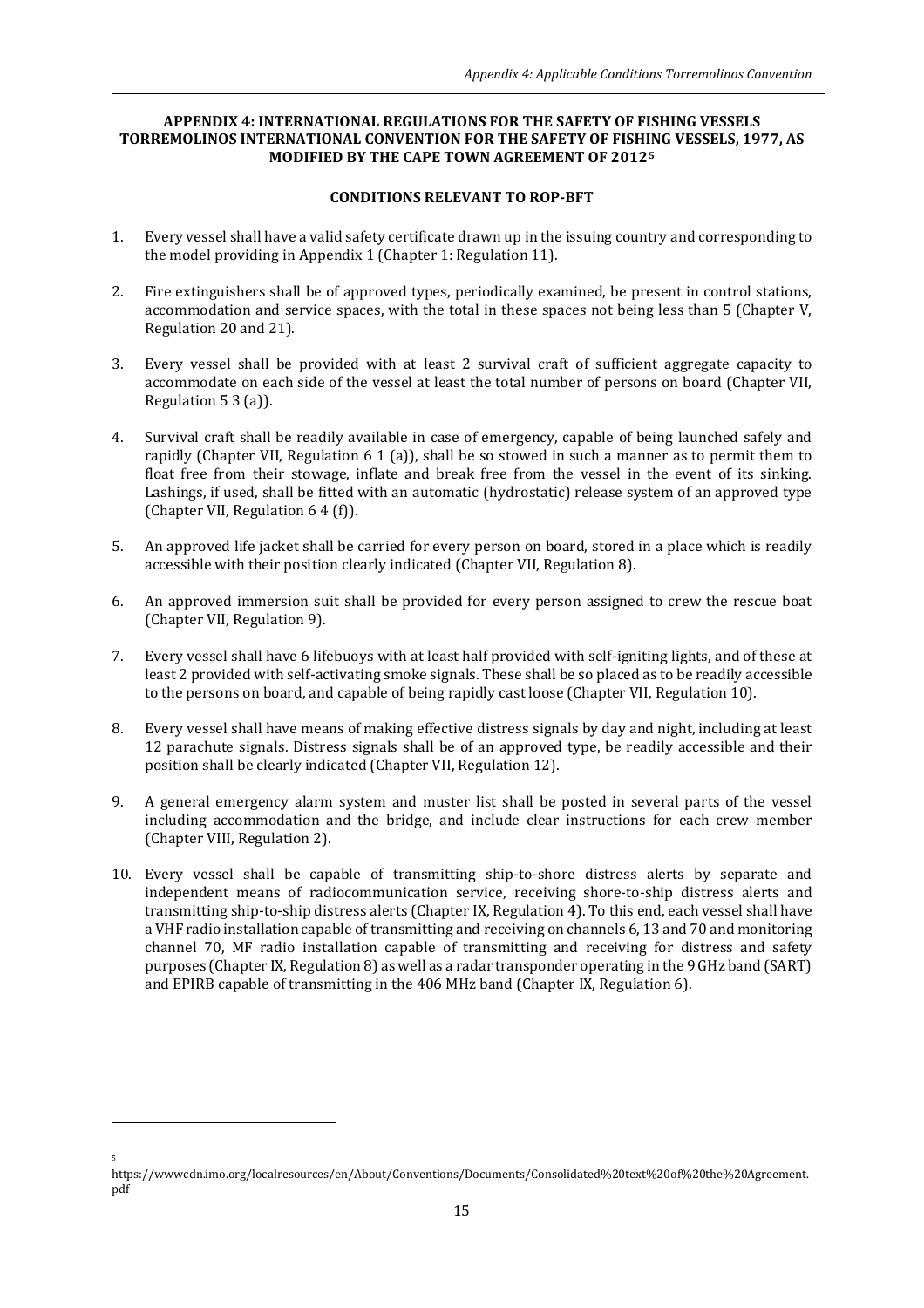## **APPENDIX 5: COVID-19 PRE-DEPLOYMENT SELF-DECLARATION FOR ICCAT BFT-ROP OBSERVERS**

## **Observer Name**

| A | Please list the countries that you<br>have travelled to in the past month.                                                                         |                |                |                |
|---|----------------------------------------------------------------------------------------------------------------------------------------------------|----------------|----------------|----------------|
|   |                                                                                                                                                    | <b>CHECKED</b> |                | <b>REMARKS</b> |
|   |                                                                                                                                                    | <b>YES</b>     | N <sub>0</sub> |                |
| B | Do you currently have, or have you<br>had in the last 2 weeks, any flu or<br>cold symptoms?                                                        |                |                |                |
| C | Have you had any kind of sickness,<br>other than flu or cold symptoms in<br>the past 2 weeks, such as headache,<br>fever, general aches and pains? |                |                |                |
| D | Have you had any contact with<br>persons that have flu or cold<br>symptoms in the last 2 weeks?                                                    |                |                |                |
| E | Have you had any contact with<br>persons with COVID-19 in the last 2<br>weeks?                                                                     |                |                |                |
| F | Have you yourself been diagnosed<br>with COVID-19? If so, when did you<br>receive your last negative test?                                         |                |                |                |
| G | Do you suffer from any respiratory<br>disease (e.g., asthma), hypertension<br>or diabetes?                                                         |                |                |                |
| H | Have you suffered from any loss of<br>sense of smell or taste in the past 2<br>weeks?                                                              |                |                |                |
| I | Have you been fully vaccinated<br>(definitions as applied in your home<br>country)                                                                 |                |                |                |

Name:

Date:

Signature: